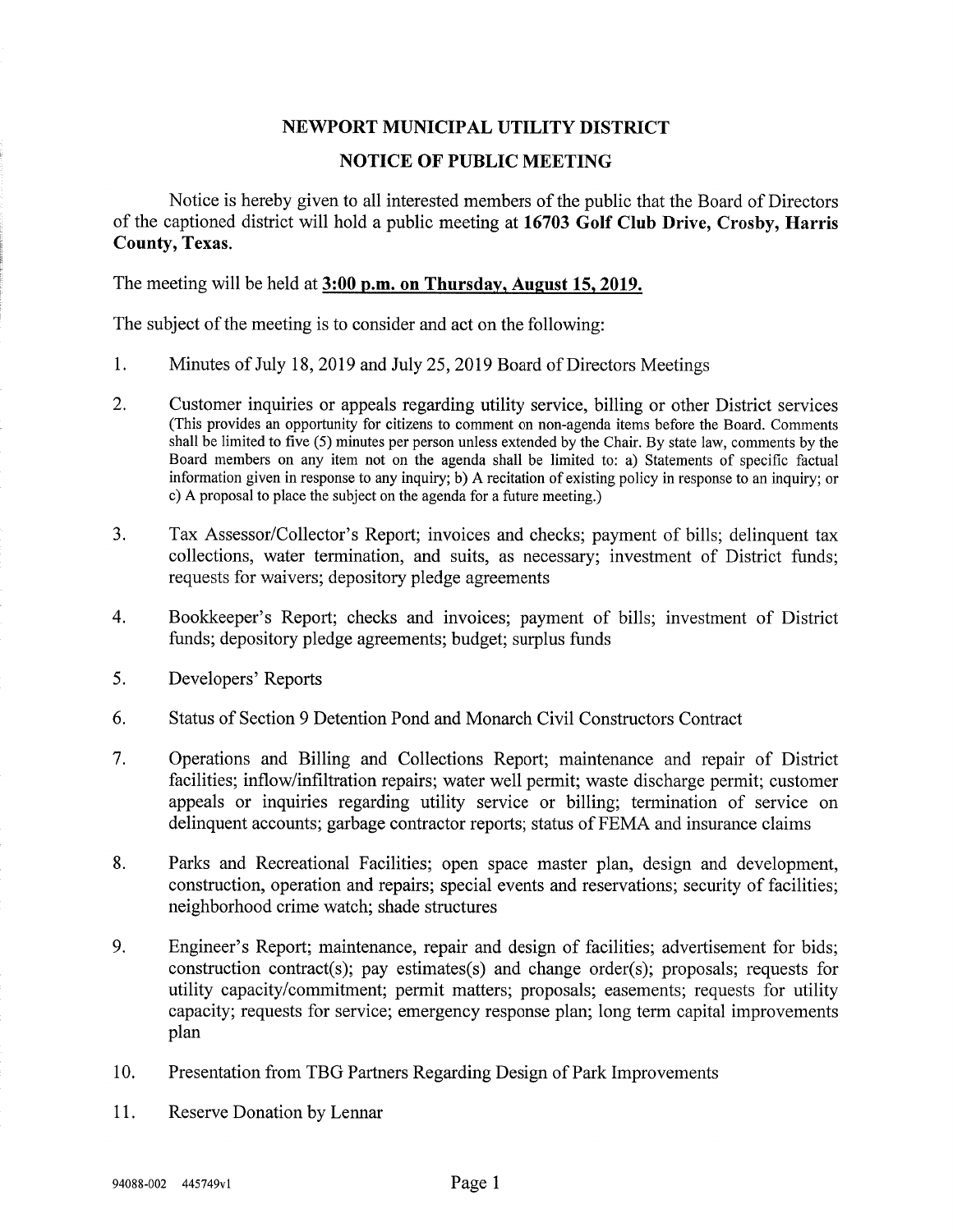- 12. Contract with BKP Design for Architectural Design Services for Meeting/Emergency Operations Building
- 13. Electricity Contract
- 14. Attorney's Report
- 15. Groundwater Reduction Contracts
- 16. Capital Projects Plan
- 17. Acknowledgement and Consent Letter of TMobile West for Modification of Antenna Facilities
- 18. Review and Approve Park Plan
- 19. Order Calling Bond Election
- 20. Public Education and Outreach
- 21. Water Supply and Groundwater Reduction Agreement with Harris County Municipal Utility District No. 525
- 22. Executive (closed) Session Pursuant to Texas Government, Code §§ 551.071, 551.072, 551.074 and 551.076
- 23. Pending Business



Lori G. Aylett, Attorney for the District